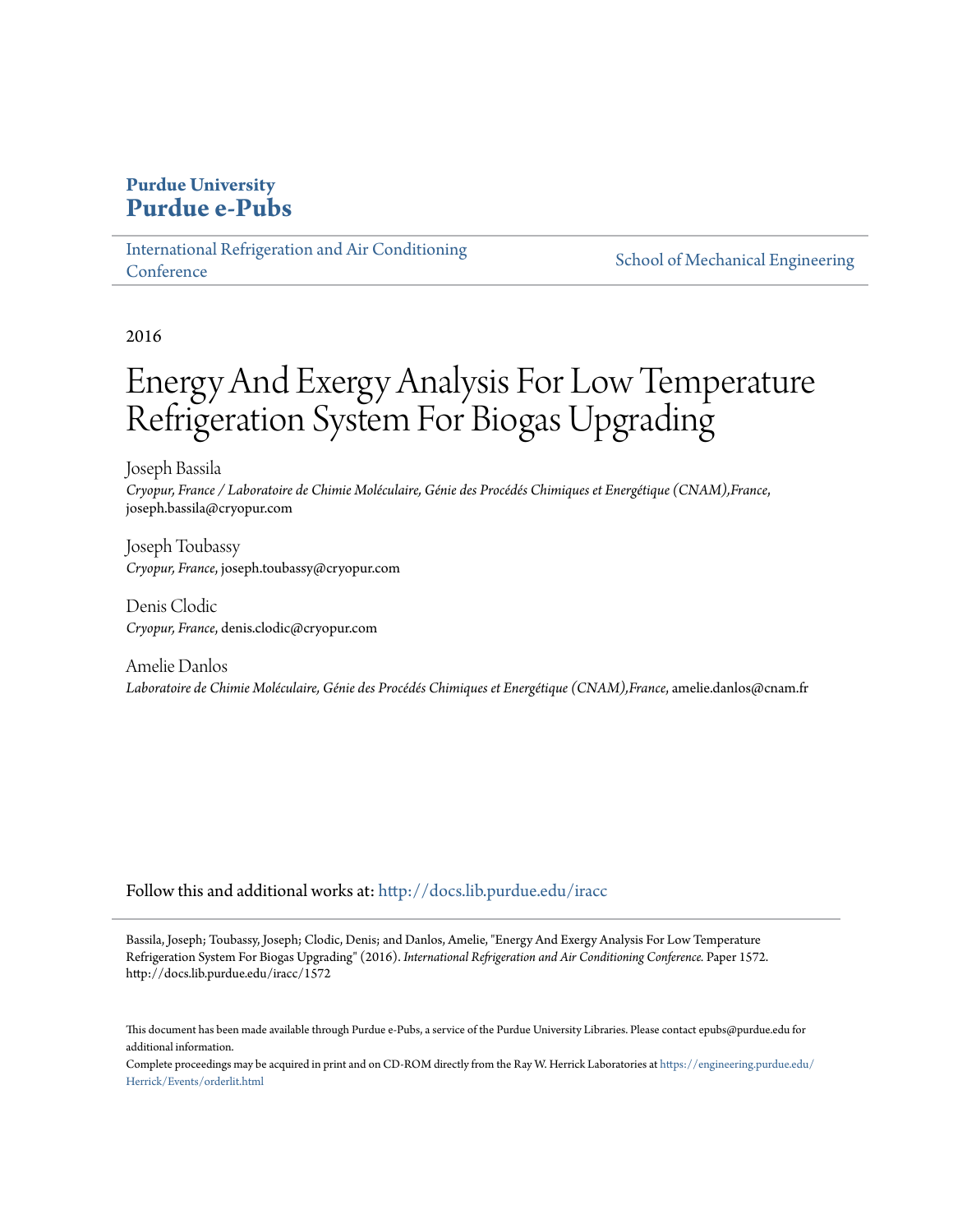# **Energy And Exergy Analysis For Low-Temperature Refrigeration System For Biogas Upgrading**

Joseph BASSILA<sup>1\*</sup>, Joseph TOUBASSY<sup>1</sup>, Denis CLODIC<sup>1</sup>, Amélie DANLOS<sup>2</sup>

<sup>1</sup>Cryo Pur, 3 rue de la Croix Martre 91120, Palaiseau, France +33 1 80 38 41 54, joseph.bassila@cryopur.com

<sup>2</sup>Conservatoire National des Arts et Métiers, Laboratoire de Chimie Moléculaire, Génie des Procédés Chimiques et Energétique (CNAM – CMGPCE EA 7341), 292 rue Saint Martin 75003, Paris, France +33 1 40 27 21 77, chaires.turbomachines-moteurs@cnam.fr.

## **ABSTRACT**

Low-temperature refrigeration system for biogas upgrading has been developed by the Cryo Pur company based on cooling biogas in three steps: removing most of the water content at -40°C, removing siloxanes and SVOCs at -85°C and frosting  $CO_2$  at temperatures varying from -90 $\degree$ C to -120 $\degree$ C. This process transforms biogas containing typically 60% methane, 35% CO2, 5% water vapor in methane containing 2.5% of CO2. This paper studies how a single lowtemperature refrigeration system is able to cool biogas with an indirect system using low-temperature heat-transfer fluids. The exergy study defines the exergy losses and served as guidance for the energy/pinch analysis that is used for the design of the heat-exchanger series and the appropriate heat recovery. An optimal system could save up to 40% of the electric consumption of the refrigeration system.

#### **Keywords**

*Biogas, Upgrading, Exergy Analysis, Pinch Analysis, Refrigeration Cascade*

# **1. INTRODUCTION**

Biogas is produced from organic waste by means of bacteria in an anaerobic environment. Bigadan (2001) expedites this process at an operating temperature of 38°C (mesophilic) or 52°C (thermophilic) in the plant's digester. The biogas plant receives all kinds of organic waste - typically livestock manure and organic industrial waste. The manure and waste are mixed in the plant's receiving tank before being heated to 38-52°C and pumped into the digester in which the biogas is produced.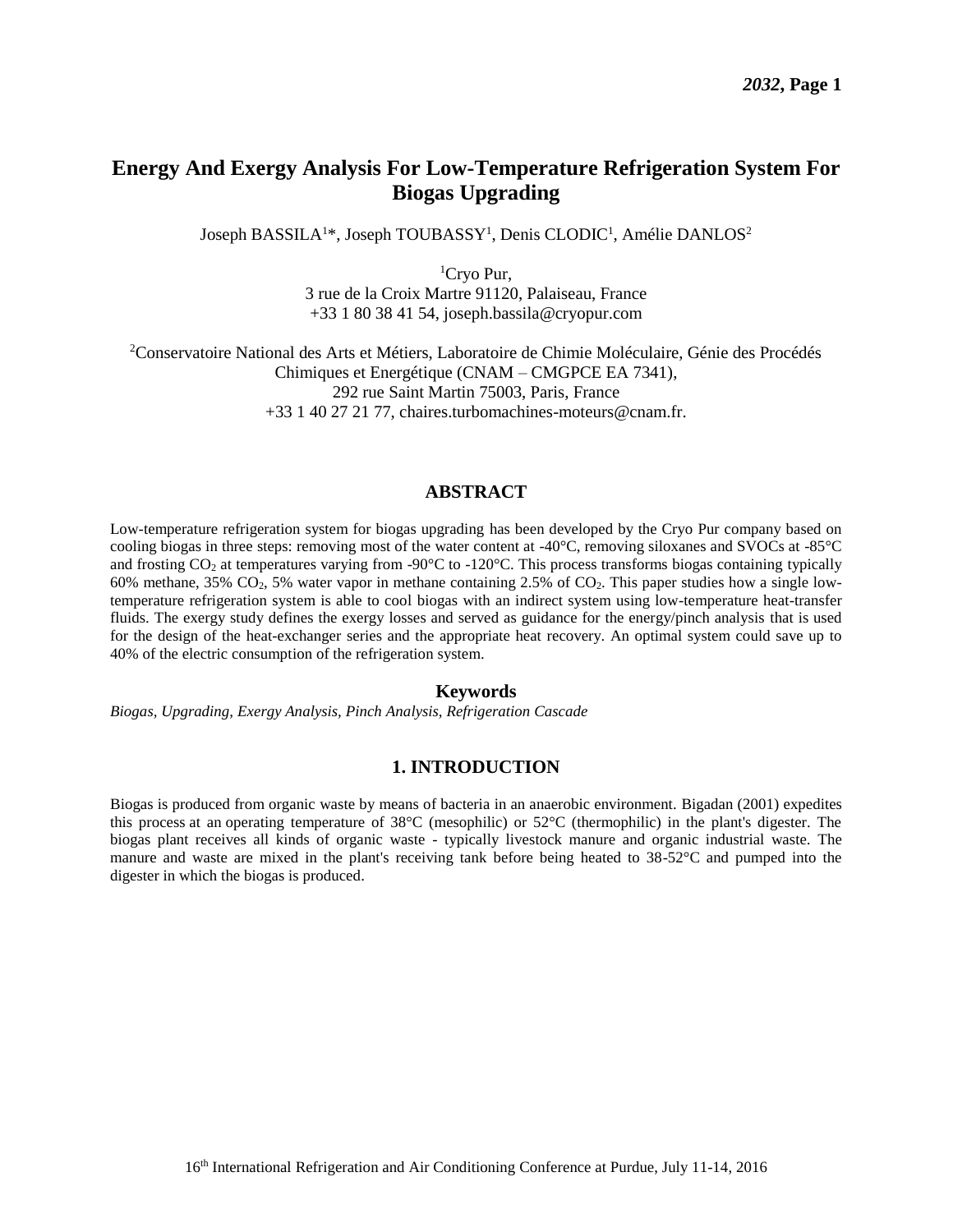| Component         | Formula         | Concentration |
|-------------------|-----------------|---------------|
| Methane           | CH <sub>4</sub> | 50-75%        |
| Carbon dioxide    | CO <sub>2</sub> | 25-45%        |
| Water vapor       | $H_2O$          | $2 - 7%$      |
| Hydrogen Sulphide | $H_2S$          | $0.002 - 2%$  |
| Nitrogen          | $N_2$           | $<$ 2%        |
| Ammonia           | NH <sub>3</sub> | ${<}1\%$      |
| Hydrogen          | H <sub>2</sub>  | ${<}1\%$      |
| Trace gases       |                 | $<$ 2%        |
|                   |                 |               |

**Table 1:** Composition of biogas, Gerlach et al. (2013)

Ryckebosch et al. (2011) mentioned many techniques that have been developed to remove  $H_2S$ ,  $H_2O$ , trace components and CO<sup>2</sup> from biogas. IEA GHG (1993) introduce the cryogenic separation to capture the carbon dioxide from flue-gas stream by condensation.

Cryo Pur (2015) developed a low-temperature refrigeration system for biogas upgrading. This system is based on 3 main steps. The biogas passes through a first subsystem at -40°C to remove mainly water vapor, then a second subsystem at  $-85^{\circ}$ C separates all components in order to obtain at exit 40% CO<sub>2</sub> and 60% CH<sub>4</sub>. In the third subsystem,  $CO<sub>2</sub>$  is captured by frosting. After this last step, upgraded methane (98% purity) is liquefied then used as fuel, in the industry and in a natural gas grid injection. In this paper a single low-temperature refrigeration system using low-temperature heat-transfer fluid is studied and compared to four refrigeration sub-systems.

The pinch analysis is used in order to identify possible transfers between heats sources and heat sinks.

#### **2. ENERGY STUDY**

#### **2.1 Separation of H2O and CO<sup>2</sup>**

The required cooling capacities to remove water and carbon dioxide from methane are first calculated. In order to be generic, the dry biogas mass flow rate is fixed at 1 kg/s. Water is removed at two temperature levels -40°C and -85°C in the current system, but for the new system, the biogas will be cooled from  $20^{\circ}$ C to  $-85^{\circ}$ C in one stage as shown in Figure 1. The biogas enters at volumetric composition of 56.8% methane, 37.7% carbon dioxide and 5.5% water, and exits at 60% methane and 40% carbon dioxide. For  $CO_2$  removal, the heat transfer fluid cools the biogas at -116 $\degree$ C in order to reduce the  $CO_2$  content at 2%. As shown in Figure 2, the volumetric composition is 98% methane and 2% carbon dioxide, then methane is liquefied at 1,5 MPa as shown in Figure 3.

The enthalpy difference of each fluid is calculated using Equation (1) while heat exchanged is calculated using Equation (2).

$$
Q = \Delta H_{sen} + H_{lat} \tag{1}
$$

$$
P = \dot{m}_{exit} \cdot \Delta H_{sen} + \dot{m}_{sol} \cdot H_{lat}
$$
 (2)

The heat exchanged ( $P$ ) is function of the flow rate at the exit of heat exchanger ( $\dot{m}_{exit}$ ), the sensible enthalpy difference (  $\Delta H_{sen}$  ), the mass of frost captured (  $\dot{m}_{sol}$  ) and the latent heat of sublimation (  $H_{lat}$  ).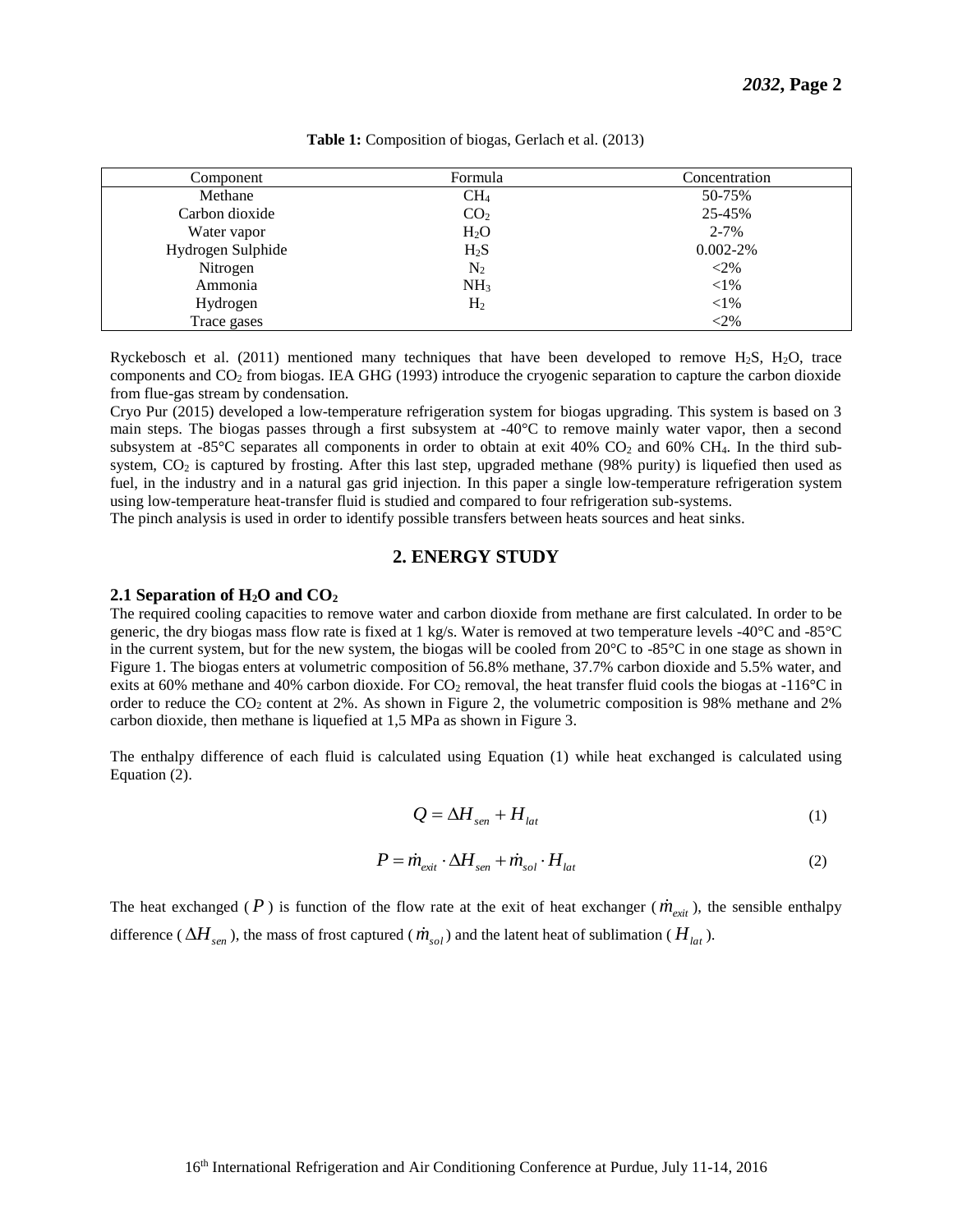

**Figure 1:** T-P Diagram for removing water.





#### **2.2 The strategy for energy recovery (Theoretical gain)**

The system works using Frosting/Defrosting heat exchangers for water and CO<sub>2</sub>. The current Cryo Pur system defrosts carbon dioxide above the triple point (-56.6°C, and 0.52 MPa). The new strategy recovers the energy by sublimation of carbon dioxide in order to cool the heat-transfer fluid and by so reducing the cooling capacity of the refrigeration system.

The available energy recovery by sublimation of carbon dioxide is shown in Figure 4.  $CO<sub>2</sub>$  in gaseous state passes through two heat exchangers to cool the heat-transfer fluid as shown in Figure 5 and Figure 6. So the theoretical gain is about 336 kW for 1 kg/s of dry biogas.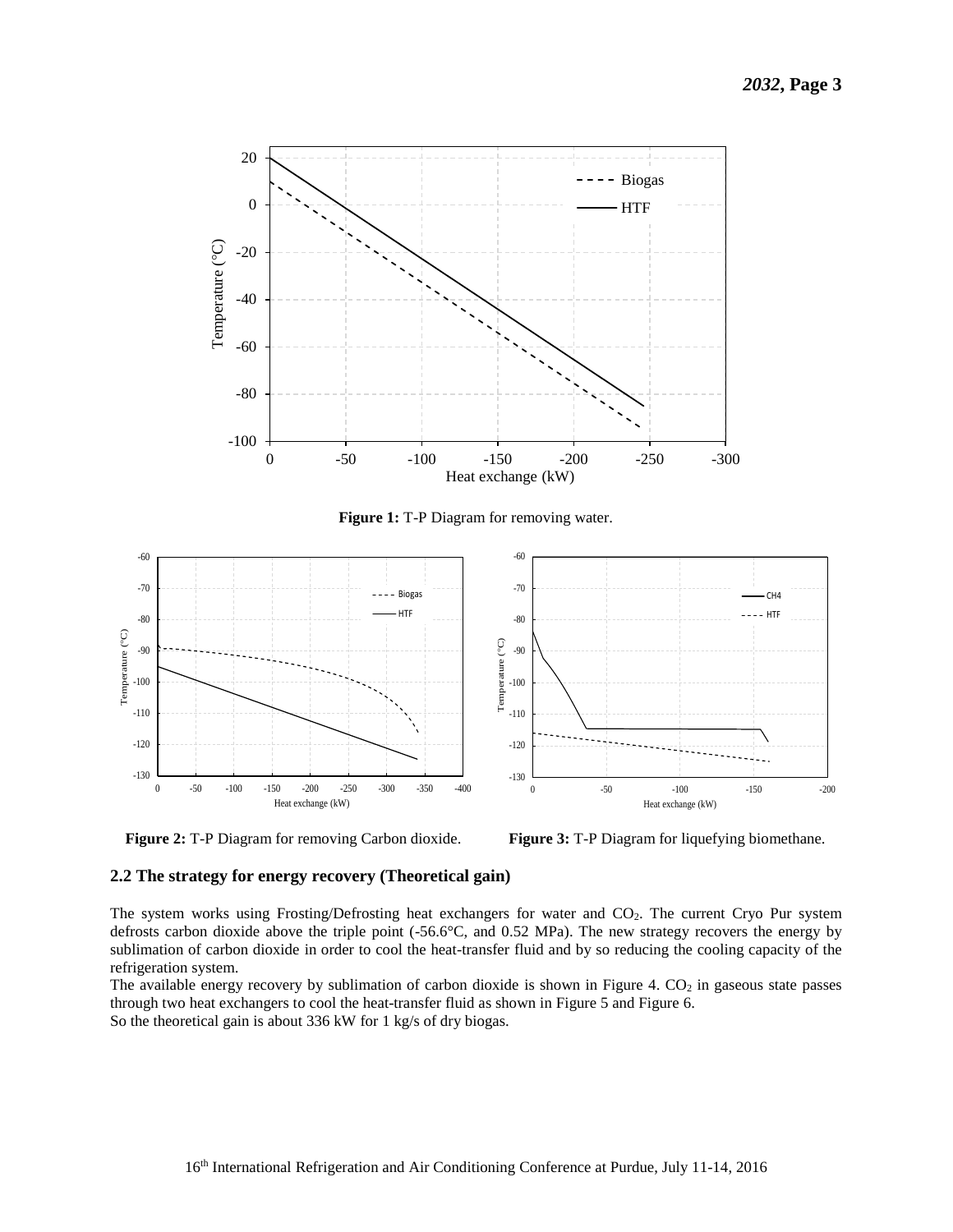

**Figure 4:** T-P Diagram for recovering power by sublimation of carbon dioxide.



# **3. EXERGY LOSSES WITH LOW TEMPERATURE HEAT TRANSFER FLUID**

The exergy Equation 3 is the maximum theoretical work than can be obtained from an amount of energy.

.

$$
Ex = m(\Delta h - T_a \cdot \Delta s) + \sum_i W_i + \sum_i Q_i \cdot \left(1 - \frac{T_a}{T_i}\right)
$$
 (3)

It is calculated as a function of the mass flow rate (*m*), the enthalpy difference ( $\Delta h$ ), the entropy difference ( $\Delta s$ ), the mechanical work  $(W_i)$ , the heat transferred  $(Q_i)$ , the ambient temperature  $(T_a)$  and the fluid temperature  $(T_i)$ . To improve the heat exchange in the system, exergy losses should be minimized.

Comparing many low-temperature heat-transfer fluids (HTF), they have the same exergy losses. We conclude that the only difference between them is their flowrates in each heat exchanger. So they are compared by their heat capacity; once the heat capacity is higher, the flow rate decreases, the power and the consumption of the cryogenic pump decrease.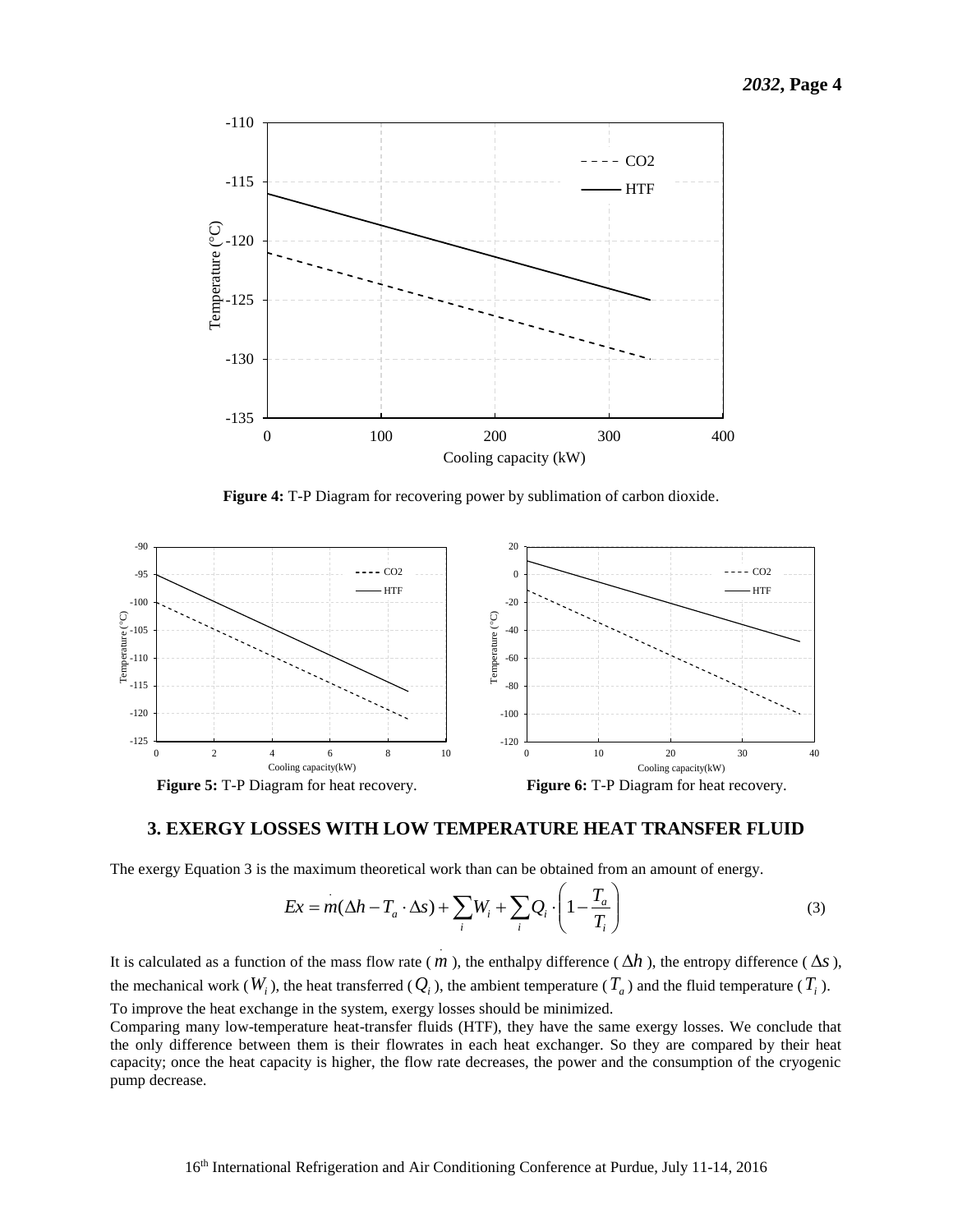#### **4. ENERGY ANALYSIS**

In order to obtain the minimum power consumption of the system, the required energy to upgrade the biogas and liquefy the methane is calculated, then the recovered energy from sublimation of carbon dioxide is calculated from - 130°C to -11°C.

The HTF flows returning from the different subsystems at different levels of temperature are mixed. Using Equation (4), the total enthalpy  $(h)$  is calculated as function of the mass flow rates  $(m<sub>i</sub>)$  and the enthalpy at each level . temperature  $(h_i)$ , so the average temperature of the HTF flows is determined and then the required cooling capacity of the refrigeration system is calculated.

$$
h = \frac{\sum_{i} \left( m_i \cdot h_i \right)}{\sum_{i} m_i} \tag{4}
$$

Figure 7 represents the (T-P) diagram, the possible heat recovery and the necessary cooling capacity to remove water and carbon dioxide, to liquefy methane, and the theoretical available energy to be recovered by  $CO<sub>2</sub>$  sublimation from -130 $^{\circ}$ C to -11 $^{\circ}$ C. Referring to Figure 7, for the reference flow of 1 kg/s of biogas, the refrigeration system should generate 276 kW for biogas upgrading and methane liquefaction.



**Figure 7:** Energy recovery in the T-P diagram.

In order to optimize the heat-exchanger network for heat recovery, the Pinch analysis is carried out. The Pinch analysis aims at identifying the heat recovery opportunities by heat exchange in complex thermal processes. Linhoff (1970) developed a graphical method to calculate the minimum energy requirement of a process and design the heat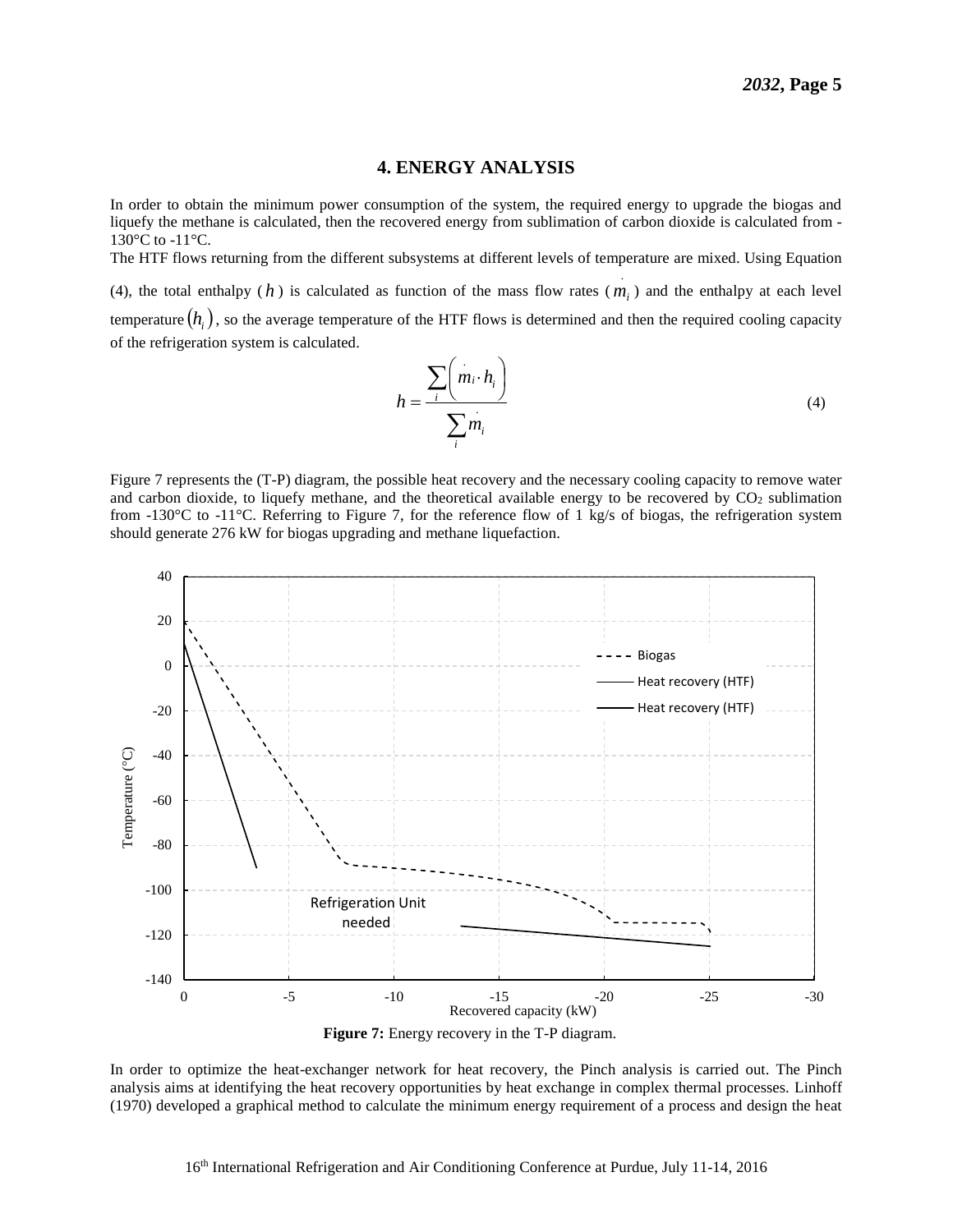recovery exchanger network. The possible heat exchange is limited by the approach temperature between the hot and the cold stream in the heat exchanger. Marechal (2007) shows that when the approach temperature is small, the energy savings are high but the investment required is also high; when the approach temperature is higher, the investment decreases while the operating costs increase. The minimum temperature approach is the smallest temperature difference between the hot and the cold streams in the heat exchanger. The minimum temperature difference can be used as a parameter to determine the optimal size of the heat exchanger.

# **5. RESULTS AND CONCLUSION**

In the current Cryo Pur system,  $0.63 \text{ kW/Nm}^3$  of biogas at 55% CH<sub>4</sub> and 45% CO<sub>2</sub> is needed to obtain methane with 98% purity, with the new recovery option, 0.36 kW/Nm<sup>3</sup> could be reached. So the new strategy for Cryo Pur could save up to 40% of the electrical consumption.

This new architecture requires many developments in order to limit pressure losses and to define the optimal sublimation pressures.

#### **NOMENCLATURE**

| <b>SVOC</b>       | Sulfuric Volatile Organic Compound |
|-------------------|------------------------------------|
| <b>HTF</b>        | <b>Heat Transfer Fluid</b>         |
| P                 | Power $(kW)$                       |
| m                 | Flowrate (kg/s)                    |
| T                 | Temperature $(K)$                  |
| S                 | Entropy (kJ/kg. K)                 |
| Ex                | Exergy $(kJ)$                      |
| W                 | Work (kJ)                          |
| H                 | Enthalpy (kJ/kg)                   |
| Q                 | Heat $(kJ/kg)$                     |
| Δ                 | Difference                         |
| out               | Outlet                             |
| in                | Inlet                              |
| sol               | solid                              |
| lat               | latent                             |
| sen               | sensible                           |
| a                 | Ambient                            |
| ٠<br>$\mathbf{1}$ | Index                              |
|                   |                                    |

## **REFERENCES**

Ryckebosch et al. (2011). Techniques for transformation of biogas to biomethane. *Biomass and Bioenergy, 35(5), 1633-1645*

IEA GHG (1993). The capture of carbon dioxide from fossil Fuel Fired Power Stations, Cheltenham, UK

Bigadan (2001). Biogas technology. *From http://bigadan.com/p/biogas-technology/how-to-make-biogas.*

Cryo Pur, (2015). Valorize biogas with bio-LNG and bioCO2. *From [http://www.cryopur.com/.](http://www.cryopur.com/)*

Gerlach et al. (2013). *Sustainable Biogas Production*, Frankfurt, Germany: FiBL Projekte GmbH Publisher

Linhoff (1970). Introduction to Pinch Analysis. Robert F. Boshm (Eds), *Developments in Design of Thermal System* (122-138). Cambridge, UK: Cambridge University Press

Marechal (2007). *Pinch Analysis*. Ecole Polytechnique Fédérale de Lausanne, Switzerland

## **ACKNOWLEDGEMENT**

This work was supported by Cryo Pur and Cnam (Conservatoire National des Arts et Métiers). We thank Georges DESCOMBES for his comments that greatly improved the manuscript.